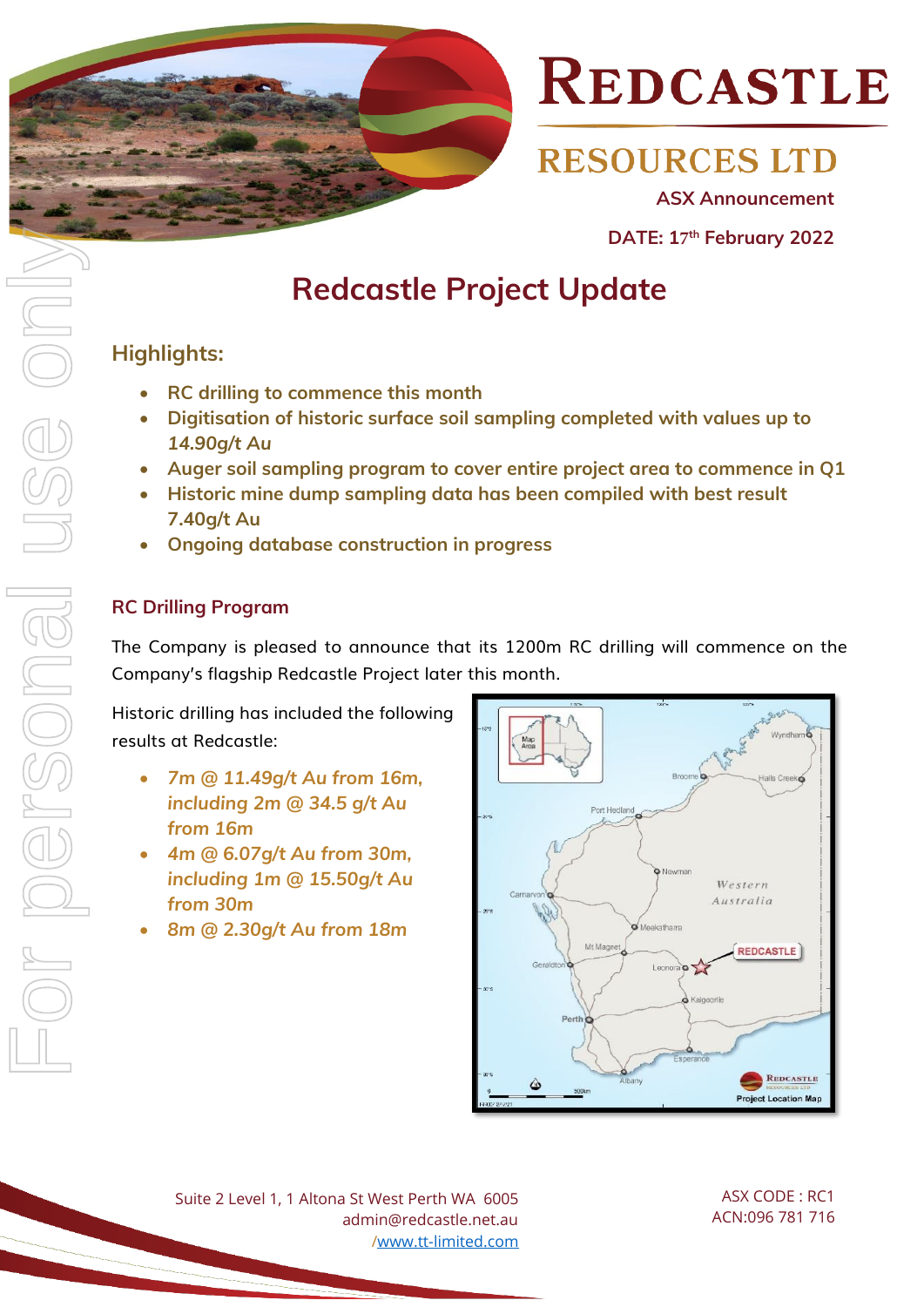

## **RESOURCES LTD**

Following a review of the available geological data relating to the central area which contains the bulk of the historic workings, a circa 1200m RC drilling program was planned by the company's consultants. The aim is to:

- Validate and confirm several generations of historical drilling results
- Confirm the geology, orientation and continuity of the known gold mineralisation
- Obtain further details regarding the extent of the historic underground workings in the area
- Collect preliminary geotechnical data

The digital database currently includes collar and assay data. The raw collar elevation data has been modified slightly via the completion of a digital terrain model (DTM). This DTM was constructed from the very detailed low level aeromagnetic survey completed by a previous explorer in about 2007-8. Other geological data (oxidation, rock type, quartz veining, etc) from the limited amount of previous drilling is being entered into the database.

This area has seen previous shallow RC and RAB drilling. Maximum depths in this area are approximately 50m vertical. The Table below lists all significant (+1g/t Au) results from this historical drilling.

There are only preliminary surveys available from the shallow underground workings. These are also being digitised from the existing mapping. One of the aims of the drilling program is to confirm some of these details.

In relation to the upcoming drill program, a drill spacing of ten metres was selected on sections 40m apart. The holes range from 25m to 120m, an expected typical open pit depth. 18 holes for 1,275m are proposed.

All proposed holes will be drilled at 60 degrees towards north. The proposed holes are also shown below.

Suite 2 Level 1, 1 Altona St West Perth WA 6005 admin@redcastle.net.au [/www.tt-limited.com](http://www.tt-limited.com/)

ASX CODE : RC1 ACN:096 781 716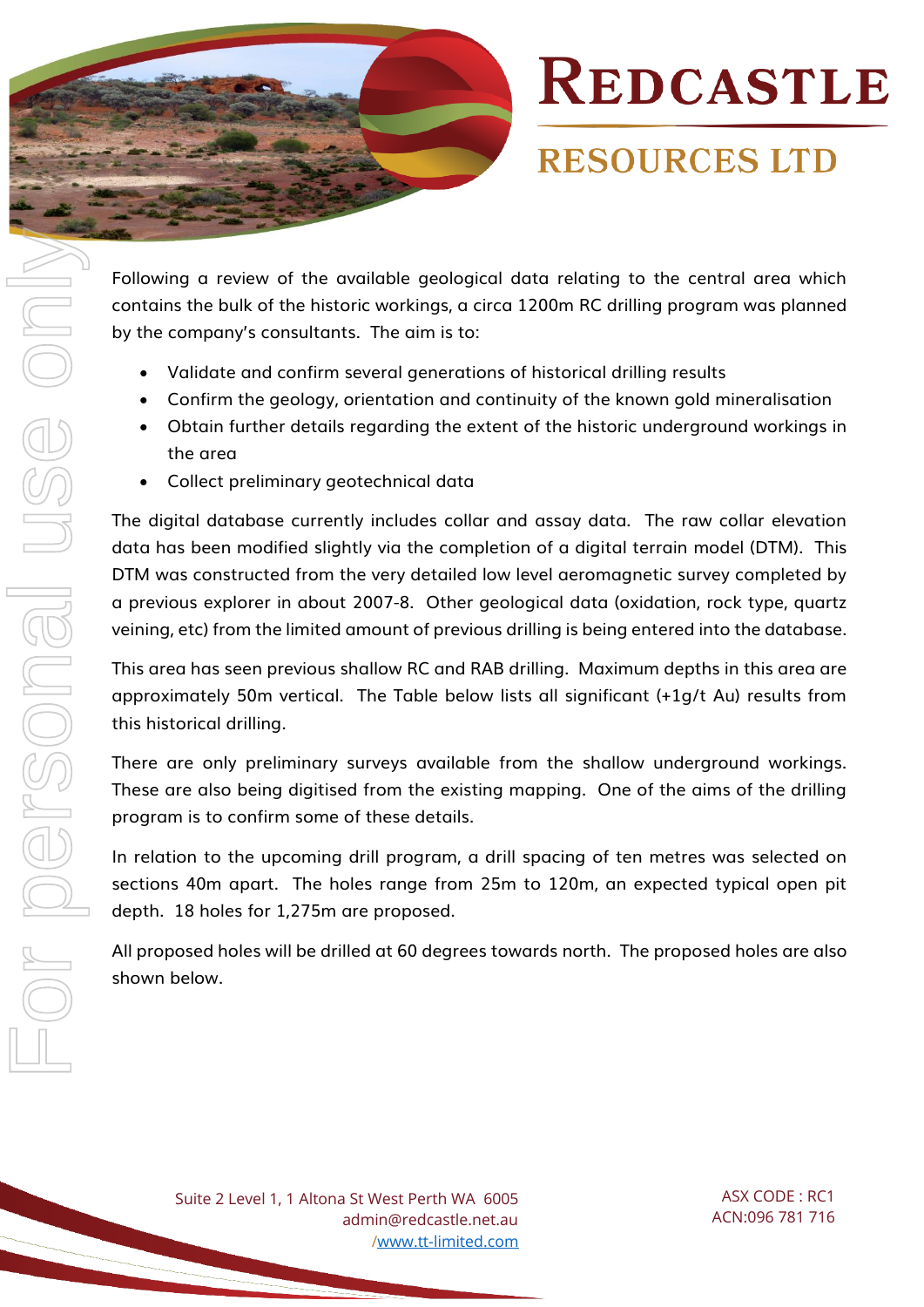

## **RESOURCES LTD**





*Cross Section 396310mE Showing Previous and Proposed Drilling.*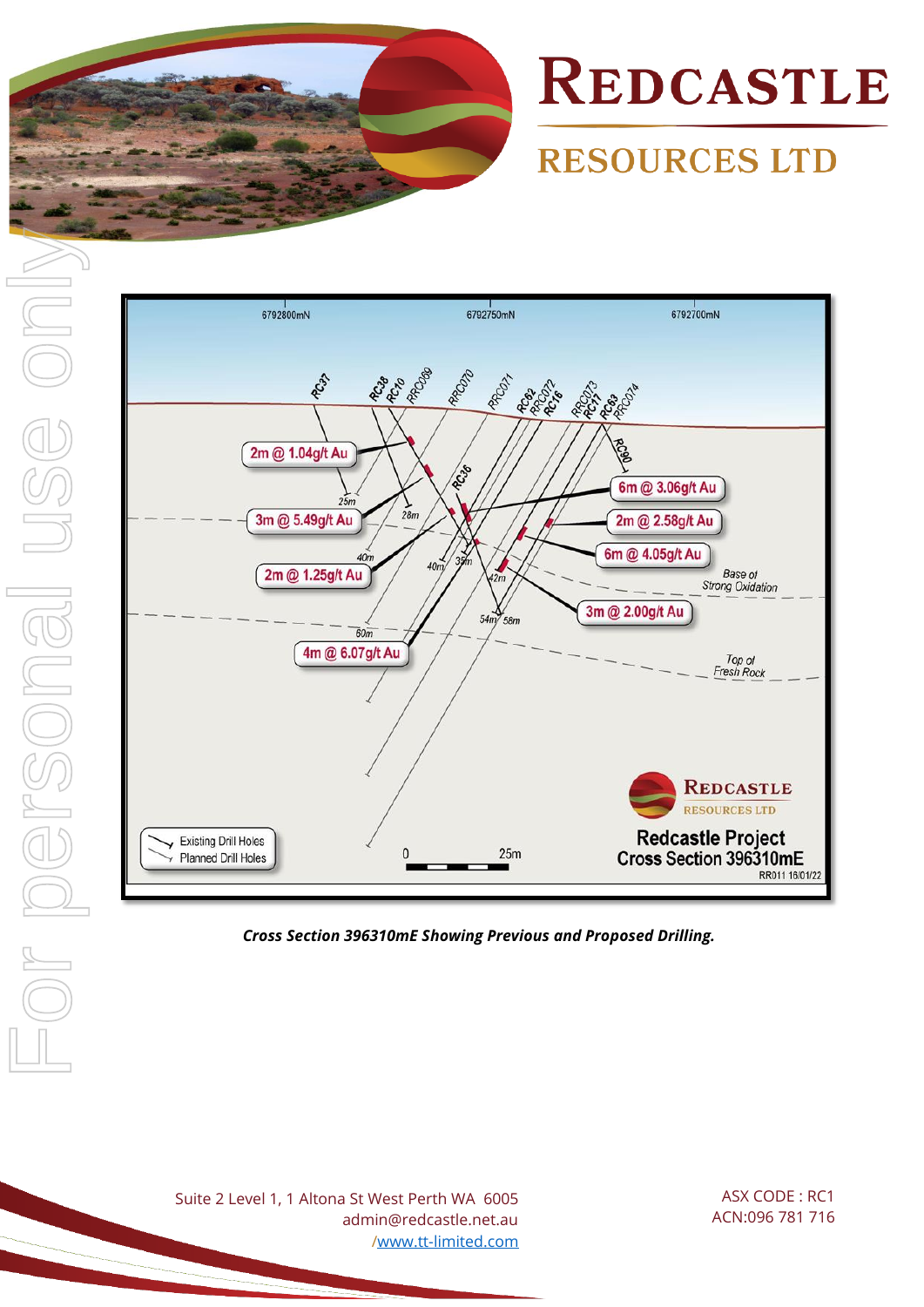

**RESOURCES LTD** 

#### **Database Construction**

At a general level, technical work since relisting of the company has been designed to further refine the geological interpretation with the overall aim of defining drill targets. Digitization of historic drill logs has advanced well, with approximately 80% of all logs now entered into the database.

#### **Auger Soil Sampling Programme**

Historic soil sampling has also now been digitized. This sampling only covers a small part of the project area. Significant results (+1,000ppb Au) are listed below.

| <b>Sample</b> | <b>MGAE</b> | <b>MGAN</b> | Au (ppb) |
|---------------|-------------|-------------|----------|
| E00814        | 395876      | 6792573     | 14,900   |
| E00815        | 395870      | 6792612     | 2,520    |
| E00921        | 396441      | 6792824     | 2,020    |
| E00876        | 396152      | 6792738     | 1,770    |
| E00841        | 395943      | 6792785     | 1,720    |

#### *Table 2 Significant Historic Soil Sampling Results*

Following review of this historic work, an auger soil sampling program has been designed to fully test the entire project area, not just the main area mined in the past. The holes will be on a 200m by 50m pattern, with holes drilled to locate the calcaerous soil horizon, frequently 0.5-2m depth. Sampling of this medium throughout the Goldfields region was pioneered by the CSIRO during the 1990s and has proven to be a very effective sampling method. This program is expected to commence during Q1, 2022.

Historic geological mapping and detailed magnetics interpretation is also being digitized, with this work to be completed shortly.

Suite 2 Level 1, 1 Altona St West Perth WA 6005 admin@redcastle.net.au [/www.tt-limited.com](http://www.tt-limited.com/)

ASX CODE : RC1 ACN:096 781 716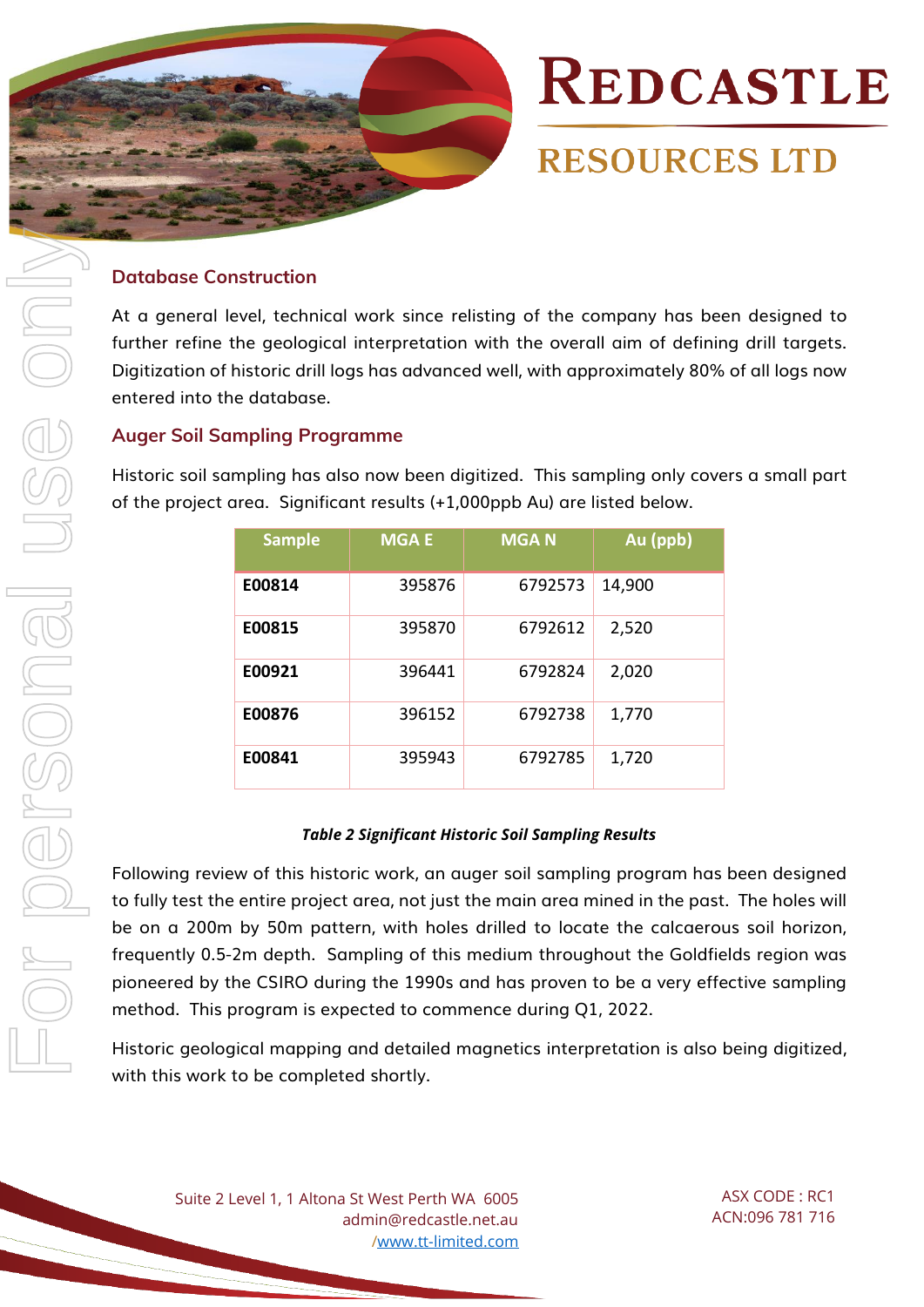

### **Historical Mine Dump Sampling**

In 1982 a previous explorer sampled 30 surface dumps at Redcastle. Of these twelve assayed more than 1g/t Au, with a highest value of 7.40g/t Au. In addition multi element assaying was done for a base metal suite of elements (Cu, Pb, Zn, Ni, Cr). No anomalous values for these metals were returned. The samples were plotted on to hand drawn maps at the time and these have now been digitized. The locations and values are shown in the map below. As these were samples collected from the surface of the dumps more detailed sampling via an vehicle mounted auger is planned. The sample details are presented in the table below

| <b>Sample</b> | <b>MGAE</b> | <b>MGAN</b> | Au   | Au1  | Au2  | Cu  | Pb   | Zn  | <b>Ni</b> | Cr             |
|---------------|-------------|-------------|------|------|------|-----|------|-----|-----------|----------------|
| A10881        | 396076      | 6792759     | 0.31 |      |      | 80  | $-5$ | 27  | 49        | 26             |
| A10882        | 396099      | 6792745     | 4.33 | 3.90 |      | 150 | -5   | 43  | 41        | 84             |
| A10883        | 396116      | 6792765     | 0.12 |      |      | 175 | -5   | 31  | 39        | 14             |
| A10884        | 396121      | 6792743     | 0.50 |      |      | 195 | -5   | 40  | 37        | 15             |
| A10885        | 396129      | 6792743     | 0.92 |      |      | 215 | -5   | 40  | 43        | 8              |
| A10886        | 396138      | 6792764     | 0.05 |      |      | 230 | -5   | 32  | 34        | 6              |
| A10887        | 396139      | 6792743     | 0.06 |      |      | 205 | -5   | 52  | 46        | 14             |
| A10888        | 396164      | 6792741     | 0.47 |      |      | 145 | -5   | 24  | 14        | 4              |
| A10889        | 396174      | 6792741     | 3.15 | 0.65 | 1.65 | 120 | -5   | 82  | 31        | 15             |
| A10890        | 396174      | 6792727     | 0.94 |      |      | 125 | -5   | 66  | 23        | 8              |
| A10891        | 396173      | 6792719     | 0.52 |      |      | 240 | -5   | 14  | 33        | 5              |
| A10892        | 396180      | 6792708     | 3.13 | 0.33 | 1.95 | 250 | -5   | 15  | 26        | 6              |
| A10893        | 396189      | 6792745     | 0.34 |      |      | 140 | -5   | 61  | 24        | 4              |
| A10894        | 396196      | 6792740     | 0.06 |      |      | 95  | $-5$ | 79  | 31        | 6              |
| A10895        | 396210      | 6792707     | 2.23 |      |      | 110 | -5   | 79  | 15        | 4              |
| A10896        | 396204      | 6792702     | 0.03 |      |      | 160 | -5   | 98  | 100       | 8              |
| A10897        | 396193      | 6792686     | 0.06 |      |      | 90  | -5   | 38  | 53        | 15             |
| A10898        | 396215      | 6792707     | 4.13 | 4.26 |      | 170 | -5   | 88  | 28        | $\overline{2}$ |
| A10899        | 396233      | 6792727     | 0.14 |      |      | 100 | -5   | 70  | 23        | $-1$           |
| A10900        | 396240      | 6792721     | 0.73 |      |      | 105 | -5   | 60  | 25        | 5              |
| A10901        | 396260      | 6792736     | 2.95 | 3.12 |      | 80  | -5   | 71  | 23        | $-1$           |
| A10902        | 396291      | 6792724     | 3.10 | 2.37 | 2.59 | 80  | -5   | 89  | 34        | $-1$           |
| A10903        | 396303      | 6792734     | 2.00 | 3.16 | 2.59 | 26  | -5   | 48  | 10        | $\overline{2}$ |
| A10904        | 395234      | 6792587     | 0.48 |      |      | 65  | -5   | 82  | 69        | 89             |
| A10905        | 395259      | 6792596     | 0.67 |      |      | 90  | -5   | 100 | 78        | 115            |
| A10906        | 395260      | 6792597     | 1.52 |      |      | 125 | 50   | 175 | 77        | 46             |
| A10907        | 395288      | 6792590     | 2.84 | 2.99 |      | 130 | 25   | 210 | 97        | 62             |
| A10908        | 395312      | 6792593     | 6.00 | 5.85 |      | 130 | 30   | 320 | 130       | 69             |
| A10909        | 395327      | 6972608     | 7.40 | 7.00 |      | 195 | 85   | 360 | 82        | 40             |
| A10910        | 395335      | 6792608     | 0.60 |      |      | 65  | $-5$ | 105 | 74        | 27             |

*Table 3. Historic Dump Sampling Detail*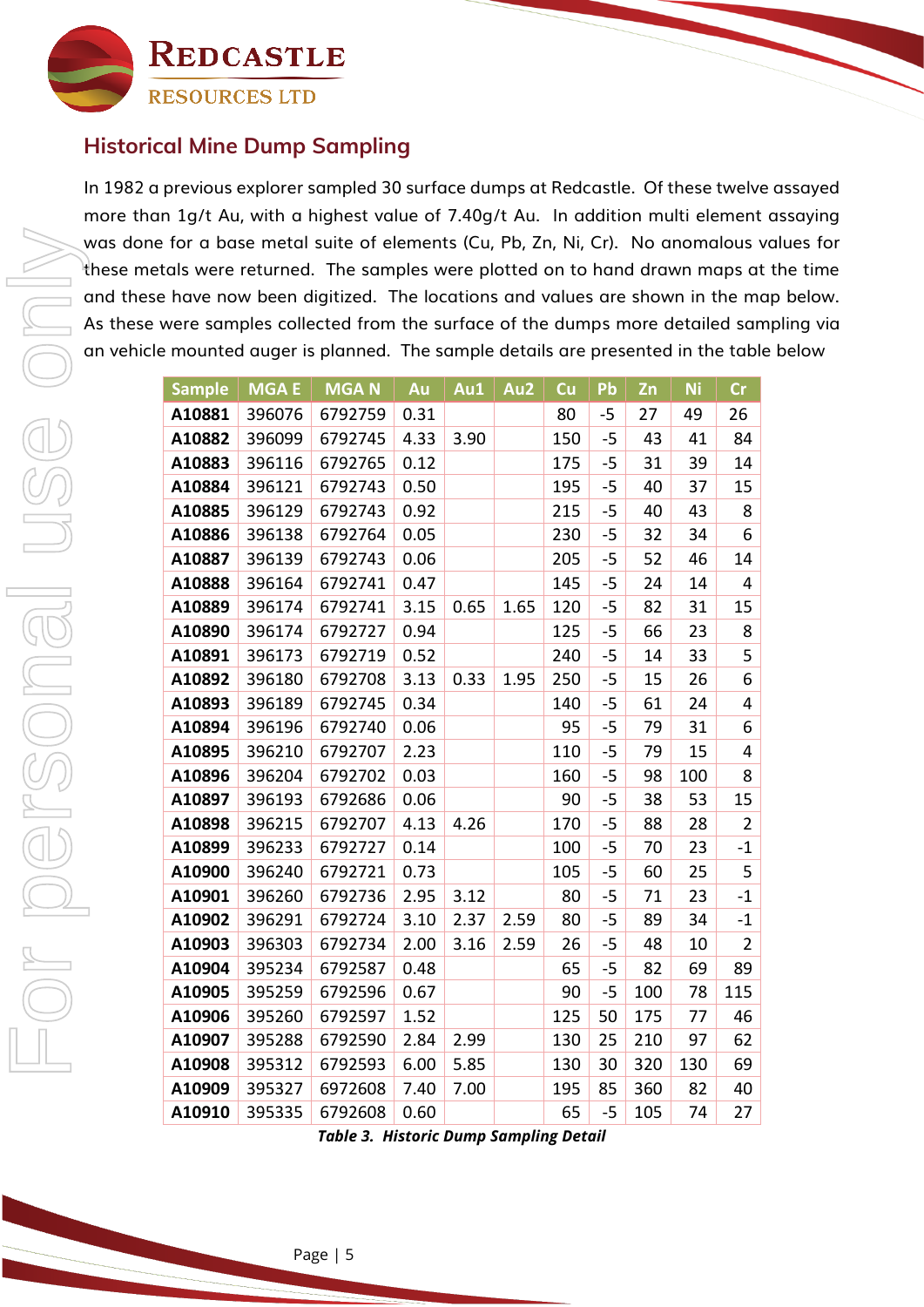

#### **COMPETENT PERSON**

The information in this document that relates to mineral exploration and exploration targets is based on work compiled by Boulder Resource Consultants Pty Ltd's Chief Geologist, Mr. Matthew Sullivan. Mr. Sullivan is a member of the Australian Institute of Mining and Metallurgy, and has sufficient experience relevant to the style of mineralisation and type of deposit under consideration and to the activity that he is undertaking to qualify as a Competent Person as defined in the 2012 Edition of the 'Australasian Code for Reporting of Exploration Results, Mineral Resources and Ore Reserves' (JORC 2012 Mineral Code). Mr. Sullivan consents to the inclusion in this document of the exploration information in the form and context in which it appears.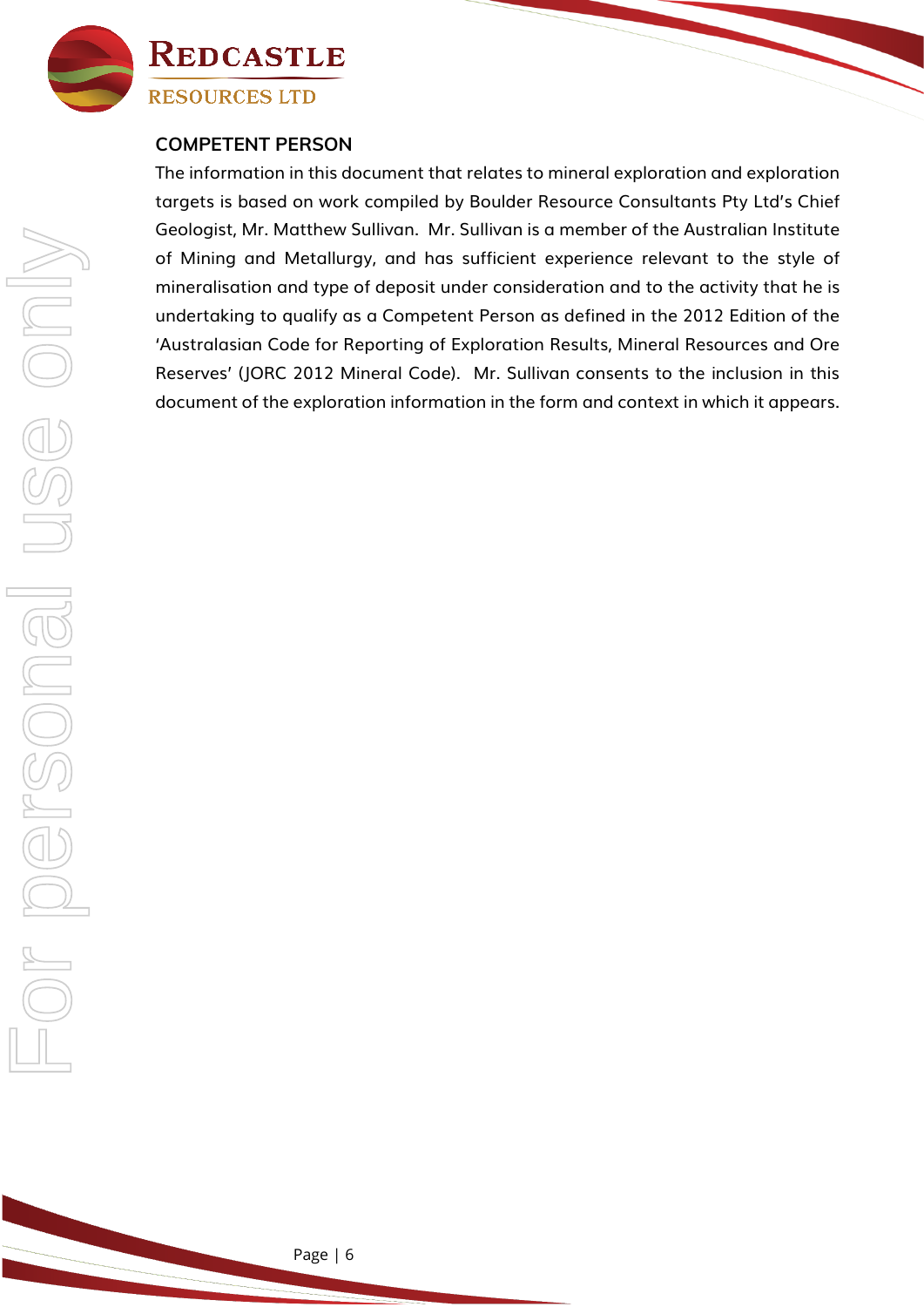#### **Appendix JORC Code, 2012 Edition Table 1**

#### **Section 1 Sampling Techniques and Data**

#### (Criteria in this section apply to all succeeding sections.)

| Criteria                        | <b>JORC Code Explanation</b>                                                                                                                                                                                                                                                                                                                                                                                                                                                                                                                                                                                                                                                                                                                                                                                                                                                                                                                                                                                                                                                                                       | Commentary                                                                                                                                                                                                                                                                                                                                                                                                                                                                                                                                                                                                                                                                                                                                                                                                                                                                                                                                                                  |  |  |  |
|---------------------------------|--------------------------------------------------------------------------------------------------------------------------------------------------------------------------------------------------------------------------------------------------------------------------------------------------------------------------------------------------------------------------------------------------------------------------------------------------------------------------------------------------------------------------------------------------------------------------------------------------------------------------------------------------------------------------------------------------------------------------------------------------------------------------------------------------------------------------------------------------------------------------------------------------------------------------------------------------------------------------------------------------------------------------------------------------------------------------------------------------------------------|-----------------------------------------------------------------------------------------------------------------------------------------------------------------------------------------------------------------------------------------------------------------------------------------------------------------------------------------------------------------------------------------------------------------------------------------------------------------------------------------------------------------------------------------------------------------------------------------------------------------------------------------------------------------------------------------------------------------------------------------------------------------------------------------------------------------------------------------------------------------------------------------------------------------------------------------------------------------------------|--|--|--|
| Sampling<br>techniques          | Nature and quality of sampling (eg cut channels, random chips, or specific<br>specialised industry standard measurement tools appropriate to the minerals under<br>investigation, such as down hole gamma sondes, or handheld XRF instruments,<br>etc). These examples should not be taken as limiting the broad meaning of<br>sampling.<br>Include reference to measures taken to ensure sample representivity and the<br>appropriate calibration of any measurement tools or systems used.<br>Aspects of the determination of mineralisation that are Material to the Public<br>$\bullet$<br>Report.<br>In cases where 'industry standard' work has been done this would be relatively<br>$\bullet$<br>simple (eg 'reverse circulation drilling was used to obtain 1 m samples from which 3<br>kg was pulverised to produce a 30 g charge for fire assay'). In other cases more<br>explanation may be required, such as where there is coarse gold that has inherent<br>sampling problems. Unusual commodities or mineralisation types (eq submarine<br>nodules) may warrant disclosure of detailed information. | Samples collected to date include rock chip (surface and underground), bulk<br>$\bullet$<br>soils and riffle splits from RC samples and scoop sampling for RAB drilling. This<br>sampling is all historic and dates from the 1980s through to late 1990s.<br>All historic RC and RAB drilling yielded samples on a metre basis. Holes were<br>$\bullet$<br>drilled both vertically and commonly 60 degree angles with samples being<br>collected, from which approx. 2-3 kg is pulverised to produce a 50 g charge for<br>fire assay.<br>Historic sample preparation method is total material dried and pulverized to<br>$\bullet$<br>nominally 85% passing 75 µm particle size. Gold analysis method was by 50g<br>Fire Assay, some Aqua regia assaying was also carried out. These generally<br>had Fire Assay checks done on anomalous values. Samples exceeding the<br>upper limit of the method were commonly re-assayed utilizing a high grade<br>gravimetric method. |  |  |  |
| <b>Drilling</b><br>techniques   | Drill type (eg core, reverse circulation, open-hole hammer, rotary air blast, auger,<br>Bangka, sonic, etc) and details (eg core diameter, triple or standard tube, depth of<br>diamond tails, face-sampling bit or other type, whether core is oriented and if so, by<br>what method, etc).                                                                                                                                                                                                                                                                                                                                                                                                                                                                                                                                                                                                                                                                                                                                                                                                                       | The RAB holes were typically 100mm in diameter, whilst the RC holes were<br>generally 125 to 145mm in diameter.                                                                                                                                                                                                                                                                                                                                                                                                                                                                                                                                                                                                                                                                                                                                                                                                                                                             |  |  |  |
| <b>Drill sample</b><br>recovery | Method of recording and assessing core and chip sample recoveries and results<br>$\bullet$<br>assessed.<br>Measures taken to maximise sample recovery and ensure representative nature of<br>the samples.<br>Whether a relationship exists between sample recovery and grade and whether<br>sample bias may have occurred due to preferential loss/gain of fine/coarse material.                                                                                                                                                                                                                                                                                                                                                                                                                                                                                                                                                                                                                                                                                                                                   | Recoveries were logged onto paper logs during drilling. Recoveries were visually<br>assessed.<br>Sample recoveries were maximised in the drilling via collecting the samples at<br>the via cyclones.<br>No relationship appears from the data between sample recovery and grade of<br>the samples.                                                                                                                                                                                                                                                                                                                                                                                                                                                                                                                                                                                                                                                                          |  |  |  |
| Logging                         | Whether core and chip samples have been geologically and geotechnically logged<br>to a level of detail to support appropriate Mineral Resource estimation, mining<br>studies and metallurgical studies.<br>Whether logging is qualitative or quantitative in nature. Core (or costean, channel,<br>etc) photography.<br>The total length and percentage of the relevant intersections logged.                                                                                                                                                                                                                                                                                                                                                                                                                                                                                                                                                                                                                                                                                                                      | All historic holes were geologically logged. This logging appears to be of good<br>quality and suitable for use in further studies.<br>Logging is qualitative in nature.<br>$\bullet$<br>All samples / intersections are logged. 100% of relevant length intersections<br>are logged.                                                                                                                                                                                                                                                                                                                                                                                                                                                                                                                                                                                                                                                                                       |  |  |  |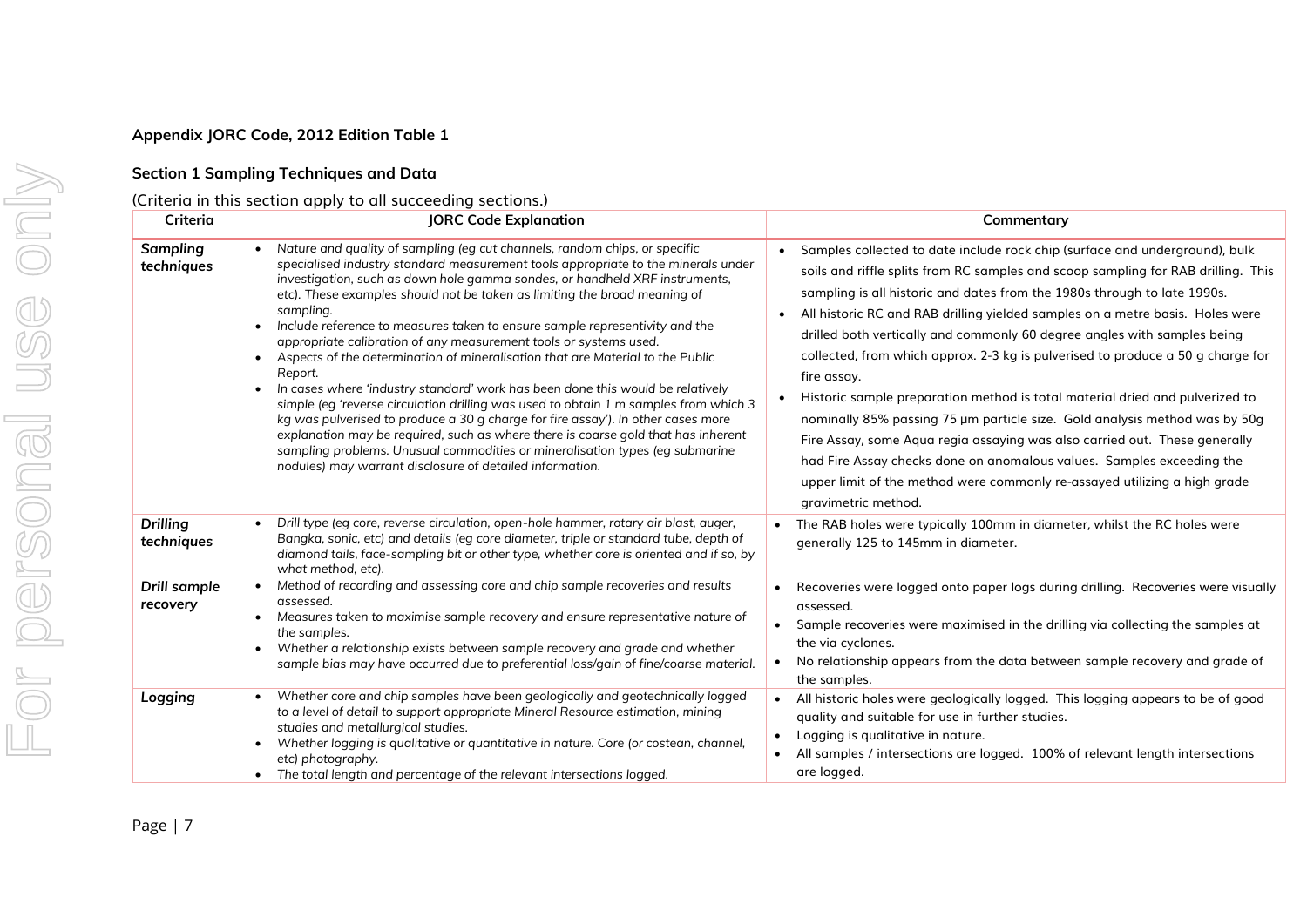| Sub-sampling<br>techniques<br>and sample<br>preparation       | If core, whether cut or sawn and whether quarter, half or all core taken.<br>$\bullet$<br>If non-core, whether riffled, tube sampled, rotary split, etc and whether sampled<br>$\bullet$<br>wet or dry.<br>For all sample types, the nature, quality and appropriateness of the sample<br>preparation technique.<br>Quality control procedures adopted for all sub-sampling stages to maximise<br>$\bullet$<br>representivity of samples.<br>Measures taken to ensure that the sampling is representative of the in situ material<br>collected, including for instance results for field duplicate/second-half sampling.<br>Whether sample sizes are appropriate to the grain size of the material being<br>sampled. | • Non-core drill chip RAB sample material is tube or scoop sampled, all samples<br>were dry. RC samples were riffle split.<br>The sample preparation technique was total material dried and pulverized to<br>nominally 85% passing 75 µm particle size, from which a 50g charge was<br>representatively riffle split off, for assay.<br>Standard check (known value) and blank samples were not used in the historic<br>drilling.<br>• The sample size is industry standard and appears suitable for the historic<br>programmes.                                                                                            |
|---------------------------------------------------------------|----------------------------------------------------------------------------------------------------------------------------------------------------------------------------------------------------------------------------------------------------------------------------------------------------------------------------------------------------------------------------------------------------------------------------------------------------------------------------------------------------------------------------------------------------------------------------------------------------------------------------------------------------------------------------------------------------------------------|-----------------------------------------------------------------------------------------------------------------------------------------------------------------------------------------------------------------------------------------------------------------------------------------------------------------------------------------------------------------------------------------------------------------------------------------------------------------------------------------------------------------------------------------------------------------------------------------------------------------------------|
| <b>Quality of</b><br>assay data<br>and<br>laboratory<br>tests | • The nature, quality and appropriateness of the assaying and laboratory procedures<br>used and whether the technique is considered partial or total.<br>For geophysical tools, spectrometers, handheld XRF instruments, etc, the<br>$\bullet$<br>parameters used in determining the analysis including instrument make and model,<br>reading times, calibrations factors applied and their derivation, etc.<br>Nature of quality control procedures adopted (eg standards, blanks, duplicates,<br>external laboratory checks) and whether acceptable levels of accuracy (ie lack of<br>bias) and precision have been established.                                                                                   | The methods used by the various historic labs ensure a total assay for Fire Assay<br>$\bullet$<br>and partial assay in the case of Aqua Regia. No QA/QC data exists for the<br>historic programs.<br>No geophysical tools have been used to date.<br>$\bullet$<br>The laboratories used inserted check samples for each batch of samples<br>$\bullet$<br>analysed and reports these accordingly with all results. Limited data for this<br>exists.                                                                                                                                                                          |
| Verification of<br>sampling and<br>assaying                   | The verification of significant intersections by either independent or alternative<br>$\bullet$<br>company personnel.<br>• The use of twinned holes.<br>Documentation of primary data, data entry procedures, data verification, data<br>storage (physical and electronic) protocols.<br>Discuss any adjustment to assay data.                                                                                                                                                                                                                                                                                                                                                                                       | Apart from some Fire Assay check assays of te Aqua Regia assays no duplicates<br>$\bullet$<br>were assayed to check for repeatability. No peer reviews have been conducted<br>to date to check the validity.<br>No twinned holes have been used to date.<br>Documentation of primary data are field log sheets (hand written). Primary<br>data has been entered into application specific data base. The data base is<br>subjected to data verification program, erroneous data is corrected. Data<br>storage is retention of physical log sheet, two electronic backup storage devices<br>and primary electronic database. |
| <b>Location of</b><br>data points                             | Accuracy and quality of surveys used to locate drill holes (collar and down-hole<br>surveys), trenches, mine workings and other locations used in Mineral Resource<br>estimation.<br>Specification of the grid system used.<br>Quality and adequacy of topographic control.                                                                                                                                                                                                                                                                                                                                                                                                                                          | The historic drilling was located by various surveyed local grids. No down hole<br>surveys were completed to date. As these areas contain drillholes to no more<br>than 100m significant deviations are not expected.<br>The historic drilling used local grids which have been translated into MGA via<br>$\bullet$<br>survey pickup.<br>Topographic control is via a digital terrain model generated during an<br>$\bullet$<br>aeromagnetic survey ciomplerted in 2007. This has given accurracy of<br>approximately 0.5m.                                                                                                |
| Data spacing<br>and<br>distribution                           | Data spacing for reporting of Exploration Results.<br>$\bullet$<br>Whether the data spacing and distribution is sufficient to establish the degree of<br>geological and grade continuity appropriate for the Mineral Resource and Ore<br>Reserve estimation procedure(s) and classifications applied.<br>Whether sample compositing has been applied.<br>$\bullet$                                                                                                                                                                                                                                                                                                                                                   | The drill spacing is extremley variable.<br>The areas do not have a drilling density sufficient for JORC Inferred category.<br>Further infill drilling will be required.<br>Sample compositing was used in most holes, except for selected anomalous<br>$\bullet$<br>intervals which have been ressampled n a single metre basis.                                                                                                                                                                                                                                                                                           |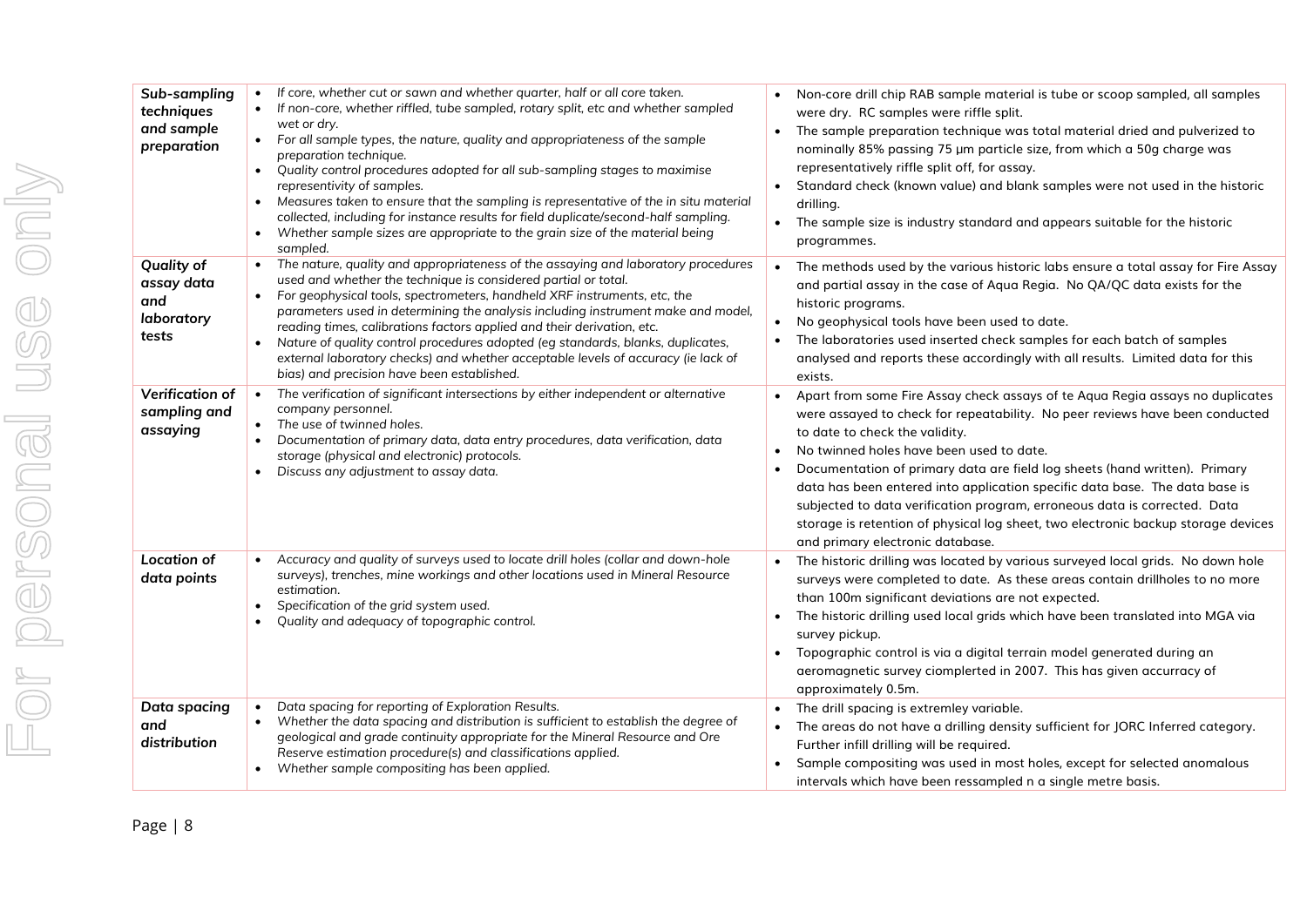| Orientation of<br>data in<br>relation to<br>geological<br>structure | Whether the orientation of sampling achieves unbiased sampling of possible<br>structures and the extent to which this is known, considering the deposit type.<br>If the relationship between the drilling orientation and the orientation of key<br>mineralised structures is considered to have introduced a sampling bias, this should<br>be assessed and reported if material. | Apart from some vertical RAB drilling, the orientation of the historic drilling is<br>approximately at right angles to the targets and so gives a fair representation<br>of the mineralisation intersected.<br>No sampling bias is believed to occur due to the orientation of the drilling. |
|---------------------------------------------------------------------|-----------------------------------------------------------------------------------------------------------------------------------------------------------------------------------------------------------------------------------------------------------------------------------------------------------------------------------------------------------------------------------|----------------------------------------------------------------------------------------------------------------------------------------------------------------------------------------------------------------------------------------------------------------------------------------------|
| Sample<br>security                                                  | The measures taken to ensure sample security.                                                                                                                                                                                                                                                                                                                                     | Historic samples were delivered to the laboratories in a many batches over the<br>years. No information exist regarding sample storage.                                                                                                                                                      |
| Audits or<br>reviews                                                | The results of any audits or reviews of sampling techniques and data.                                                                                                                                                                                                                                                                                                             | No audits have been undertaken to date. The historic data has been entered<br>into an electronic database and checked for gross errors.                                                                                                                                                      |

#### **Section 2 Reporting of Exploration Results**

(Criteria listed in the preceding section also apply to this section.)

| <b>Criteria</b>                                  | <b>JORC Code explanation</b>                                                                                                                                                                                                                                                                                                                                                                                                                                                                                                                                                                                                                                                                                          | Commentary                                                                                                                                                                                                                   |
|--------------------------------------------------|-----------------------------------------------------------------------------------------------------------------------------------------------------------------------------------------------------------------------------------------------------------------------------------------------------------------------------------------------------------------------------------------------------------------------------------------------------------------------------------------------------------------------------------------------------------------------------------------------------------------------------------------------------------------------------------------------------------------------|------------------------------------------------------------------------------------------------------------------------------------------------------------------------------------------------------------------------------|
| Mineral<br>tenement and<br>land tenure<br>status | Type, reference name/number, location and ownership including agreements or<br>material issues with third parties such as joint ventures, partnerships, overriding<br>royalties, native title interests, historical sites, wilderness or national park and<br>environmental settings.<br>The security of the tenure held at the time of reporting along with any known<br>impediments to obtaining a licence to operate in the area.                                                                                                                                                                                                                                                                                  | The tenement status is summarised in the report above.<br>The current tenements are granted by the WA Minister of Mines with<br>$\bullet$<br>various terms and conditions, see the tenement status section of the<br>report. |
| <b>Exploration</b><br>done by other<br>parties   | Acknowledgment and appraisal of exploration by other parties.                                                                                                                                                                                                                                                                                                                                                                                                                                                                                                                                                                                                                                                         | Previous explorers in this area are Hill Minerals (1980s) and Terrain minerals<br>(early 200s).                                                                                                                              |
| Geology                                          | Deposit type, geological setting and style of mineralisation.                                                                                                                                                                                                                                                                                                                                                                                                                                                                                                                                                                                                                                                         | Details of the geology are found elsewhere in this report.                                                                                                                                                                   |
| Drill hole<br><b>Information</b>                 | A summary of all information material to the understanding of the exploration<br>results including a tabulation of the following information for all Material drill holes:<br>easting and northing of the drill hole collar<br>elevation or RL (Reduced Level – elevation above sea level in metres) of the drill<br>$\Omega$<br>hole collar<br>dip and azimuth of the hole<br>$\circ$<br>down hole length and interception depth<br>hole length.<br>$\circ$<br>If the exclusion of this information is justified on the basis that the information is not<br>Material and this exclusion does not detract from the understanding of the report,<br>the Competent Person should clearly explain why this is the case. | Details of the drilling, etc are found within the various tables and diagrams<br>elsewhere in this report.<br>No material information, results or data have been excluded.                                                   |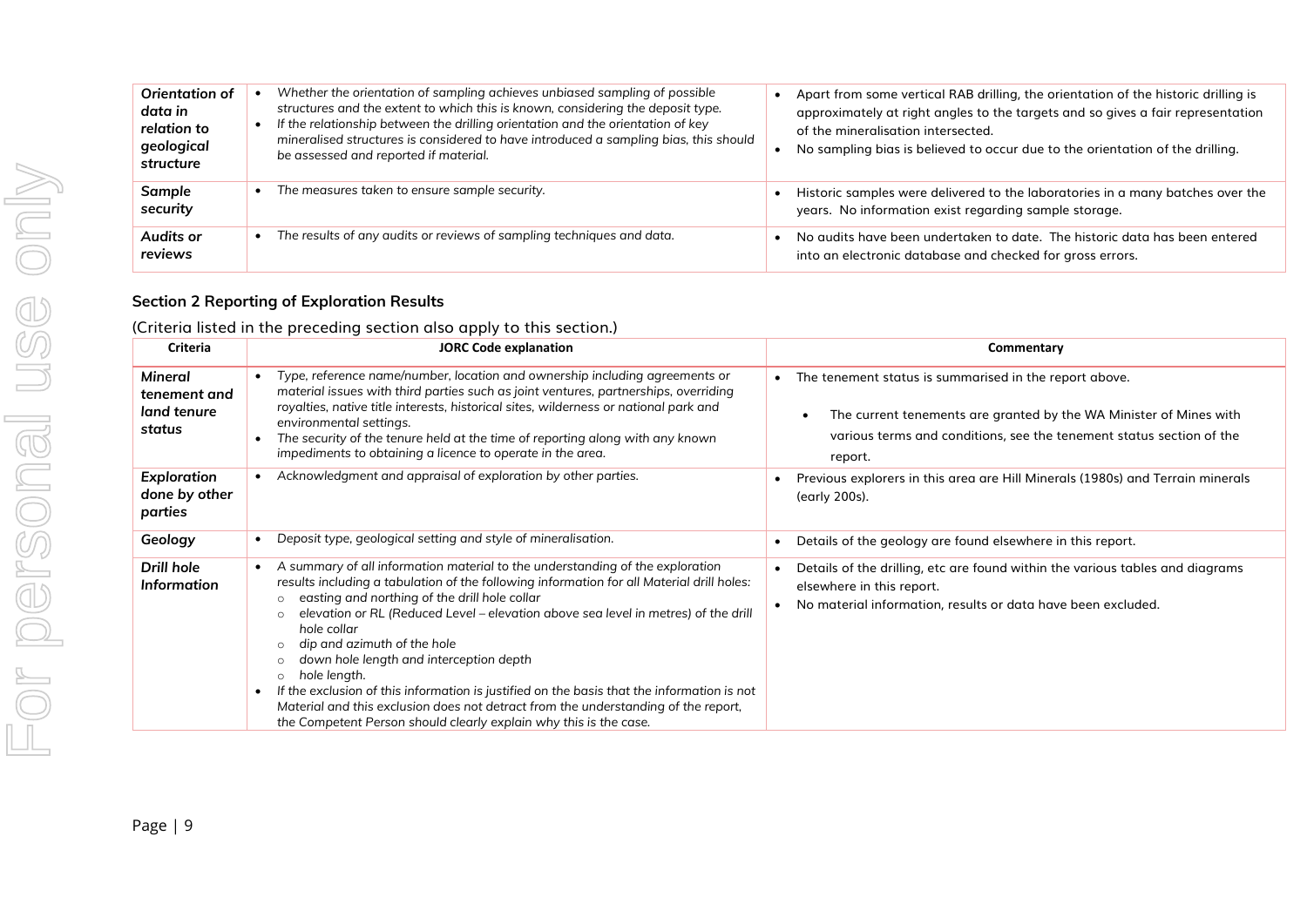| Data<br>aggregation<br>methods                                                  | In reporting Exploration Results, weighting averaging techniques, maximum and/or<br>$\bullet$<br>minimum grade truncations (eg cutting of high grades) and cut-off grades are<br>usually Material and should be stated.<br>Where aggregate intercepts incorporate short lengths of high grade results and<br>$\bullet$<br>longer lengths of low grade results, the procedure used for such aggregation should<br>be stated and some typical examples of such aggregations should be shown in<br>detail.<br>The assumptions used for any reporting of metal equivalent values should be<br>$\bullet$<br>clearly stated. | Weighted averages were calculated by a simple weighting of from and to<br>distances down each hole. All samples are multiples of one metre samples. No<br>top cuts were applied. A lower cut-offs of 1 g/t Au were used in the tables of<br>significant results above.<br>Aggregations of higher grade mineralisation were used with a minimum down<br>$\bullet$<br>hole width of one metre, and a maximum of two metres of internal waste (less<br>than 1g/t Au) was included in any of the reported intersections in the tables<br>above.<br>No metal equivalent values are used                                                                                                                                                         |
|---------------------------------------------------------------------------------|------------------------------------------------------------------------------------------------------------------------------------------------------------------------------------------------------------------------------------------------------------------------------------------------------------------------------------------------------------------------------------------------------------------------------------------------------------------------------------------------------------------------------------------------------------------------------------------------------------------------|--------------------------------------------------------------------------------------------------------------------------------------------------------------------------------------------------------------------------------------------------------------------------------------------------------------------------------------------------------------------------------------------------------------------------------------------------------------------------------------------------------------------------------------------------------------------------------------------------------------------------------------------------------------------------------------------------------------------------------------------|
| Relationship<br>between<br>mineralisation<br>widths and<br>intercept<br>lengths | These relationships are particularly important in the reporting of Exploration<br>Results.<br>If the geometry of the mineralisation with respect to the drill hole angle is known, its<br>$\bullet$<br>nature should be reported.<br>If it is not known and only the down hole lengths are reported, there should be a<br>$\bullet$<br>clear statement to this effect (eg 'down hole length, true width not known').                                                                                                                                                                                                   | Details of geology, and selected cross sections are given elsewhere in this<br>$\bullet$<br>report.<br>The tables above show drill widths only. These do not reflect true widths.                                                                                                                                                                                                                                                                                                                                                                                                                                                                                                                                                          |
| <b>Diagrams</b>                                                                 | Appropriate maps and sections (with scales) and tabulations of intercepts should<br>$\bullet$<br>be included for any significant discovery being reported These should include, but<br>not be limited to a plan view of drill hole collar locations and appropriate sectional<br>views.                                                                                                                                                                                                                                                                                                                                | Details of geology, and selected cross sections are given elsewhere in this<br>report.                                                                                                                                                                                                                                                                                                                                                                                                                                                                                                                                                                                                                                                     |
| <b>Balanced</b><br>reporting                                                    | Where comprehensive reporting of all Exploration Results is not practicable,<br>$\bullet$<br>representative reporting of both low and high grades and/or widths should be<br>practiced to avoid misleading reporting of Exploration Results.                                                                                                                                                                                                                                                                                                                                                                           | Details of the results, drilling, etc are reported elsewhere in this report.<br>$\bullet$                                                                                                                                                                                                                                                                                                                                                                                                                                                                                                                                                                                                                                                  |
| Other<br>substantive<br>exploration<br>data                                     | Other exploration data, if meaningful and material, should be reported including<br>(but not limited to): geological observations; geophysical survey results;<br>geochemical survey results; bulk samples - size and method of treatment;<br>metallurgical test results; bulk density, groundwater, geotechnical and rock<br>characteristics; potential deleterious or contaminating substances.                                                                                                                                                                                                                      | Details of geology, and selected cross sections are given elsewhere in this<br>report.                                                                                                                                                                                                                                                                                                                                                                                                                                                                                                                                                                                                                                                     |
| <b>Further work</b>                                                             | The nature and scale of planned further work (eg tests for lateral extensions or<br>depth extensions or large-scale step-out drilling).<br>Diagrams clearly highlighting the areas of possible extensions, including the main<br>$\bullet$<br>geological interpretations and future drilling areas, provided this information is not<br>commercially sensitive.                                                                                                                                                                                                                                                        | Proposed work includes infill RC drilling and reconnaissance AC drilling of<br>$\bullet$<br>geochemical targets. The aim of such work is to increase confidence in the data<br>and understand the likely gold grades. A preliminary budgets is presented<br>elsewhere in this report. In addition more detailed auger soil geochemistry is<br>proposed to test for new targets.<br>In addition a number of additional bedrock prospects are known to exist within<br>the project area as defined by previous soil samplig, RAB and RC drilling<br>intersections. These will form the second phase of exploration.<br>Various maps and diagrams are presented elsewhere in this report to highlight<br>possible extensions and new targets. |